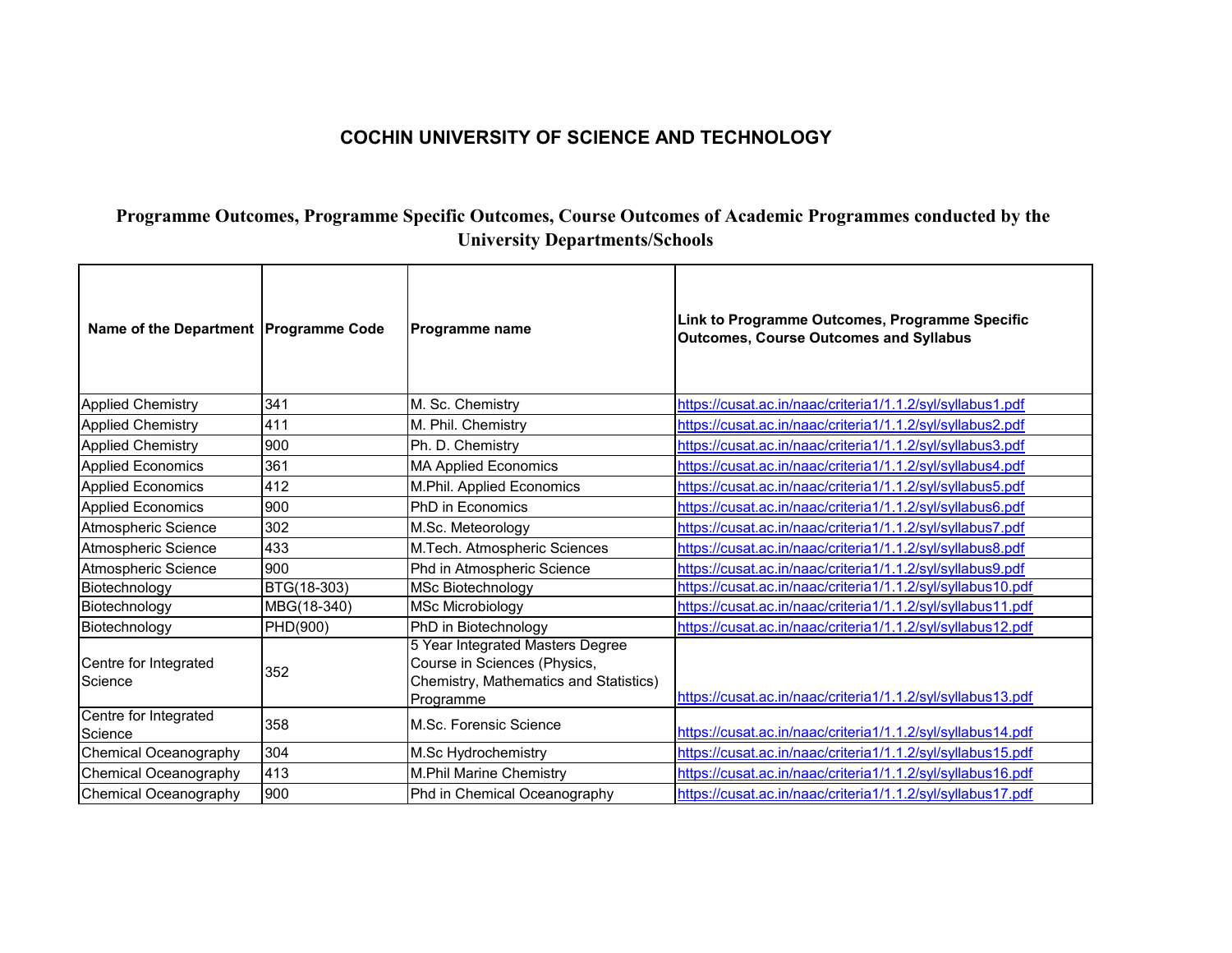| Computer Application                                        | 381          | <b>MCA</b>                                                                                           | https://cusat.ac.in/naac/criteria1/1.1.2/syl/syllabus18.pdf |
|-------------------------------------------------------------|--------------|------------------------------------------------------------------------------------------------------|-------------------------------------------------------------|
| <b>Computer Application</b>                                 | 323          | <b>MSc Computer Science</b><br>With Specialization in Soft Computing                                 | https://cusat.ac.in/naac/criteria1/1.1.2/syl/syllabus19.pdf |
| <b>Computer Application</b>                                 | 359          | <b>MSc Computer Science</b><br>with Specialization in<br>Data Science                                | https://cusat.ac.in/naac/criteria1/1.1.2/syl/syllabus20.pdf |
| <b>Computer Application</b>                                 | 900          | PhD in Computer Application                                                                          | https://cusat.ac.in/naac/criteria1/1.1.2/syl/syllabus21.pdf |
| <b>Computer Science</b>                                     | 1-3374920153 | M.Tech Computer and Information<br>Science                                                           | https://cusat.ac.in/naac/criteria1/1.1.2/syl/syllabus22.pdf |
| Computer Science                                            | 1-3374920158 | M.Tech. Software Engineering                                                                         | https://cusat.ac.in/naac/criteria1/1.1.2/syl/syllabus23.pdf |
| <b>Computer Science</b>                                     | 19-475       | M.Tech Computer Science and<br>Engineering (Data Science and Artificial<br>Intelligence) [Part-Time] | https://cusat.ac.in/naac/criteria1/1.1.2/syl/syllabus24.pdf |
| <b>Computer Science</b>                                     | <b>CSE</b>   | M.Tech Computer Science with<br>Specialization in Embedded Systems                                   | https://cusat.ac.in/naac/criteria1/1.1.2/syl/syllabus25.pdf |
| <b>Computer Science</b>                                     | 900          | PhD in Computer Science                                                                              | https://cusat.ac.in/naac/criteria1/1.1.2/syl/syllabus26.pdf |
| <b>Cochin University College</b><br>of Engineering Kuttanad | <b>BTME</b>  | <b>B.Tech Mechanical Engineering</b>                                                                 | https://cusat.ac.in/naac/criteria1/1.1.2/syl/syllabus27.pdf |
| <b>Cochin University College</b><br>of Engineering Kuttanad | <b>BTCS</b>  | <b>BTech Computer</b><br>Science and Engineering                                                     | https://cusat.ac.in/naac/criteria1/1.1.2/syl/syllabus28.pdf |
| <b>Cochin University College</b><br>of Engineering Kuttanad | <b>BTIT</b>  | <b>BTech Information Technology</b>                                                                  | https://cusat.ac.in/naac/criteria1/1.1.2/syl/syllabus29.pdf |
| <b>Cochin University College</b><br>of Engineering Kuttanad | <b>BTEC</b>  | <b>BTech Electronics and Communication</b><br>Engineering                                            | https://cusat.ac.in/naac/criteria1/1.1.2/syl/syllabus30.pdf |
| <b>Cochin University College</b><br>of Engineering Kuttanad | <b>BTEE</b>  | <b>BTech Electrical and Electronics</b><br>Engineering                                               | https://cusat.ac.in/naac/criteria1/1.1.2/syl/syllabus31.pdf |
| <b>Cochin University College</b><br>of Engineering Kuttanad | <b>BTCE</b>  | <b>BTech Civil Engineering</b>                                                                       | https://cusat.ac.in/naac/criteria1/1.1.2/syl/syllabus32.pdf |
| <b>Cochin University College</b><br>of Engineering Kuttanad | 381          | Master of Computer Applications LET<br>2020                                                          | https://cusat.ac.in/naac/criteria1/1.1.2/syl/syllabus33.pdf |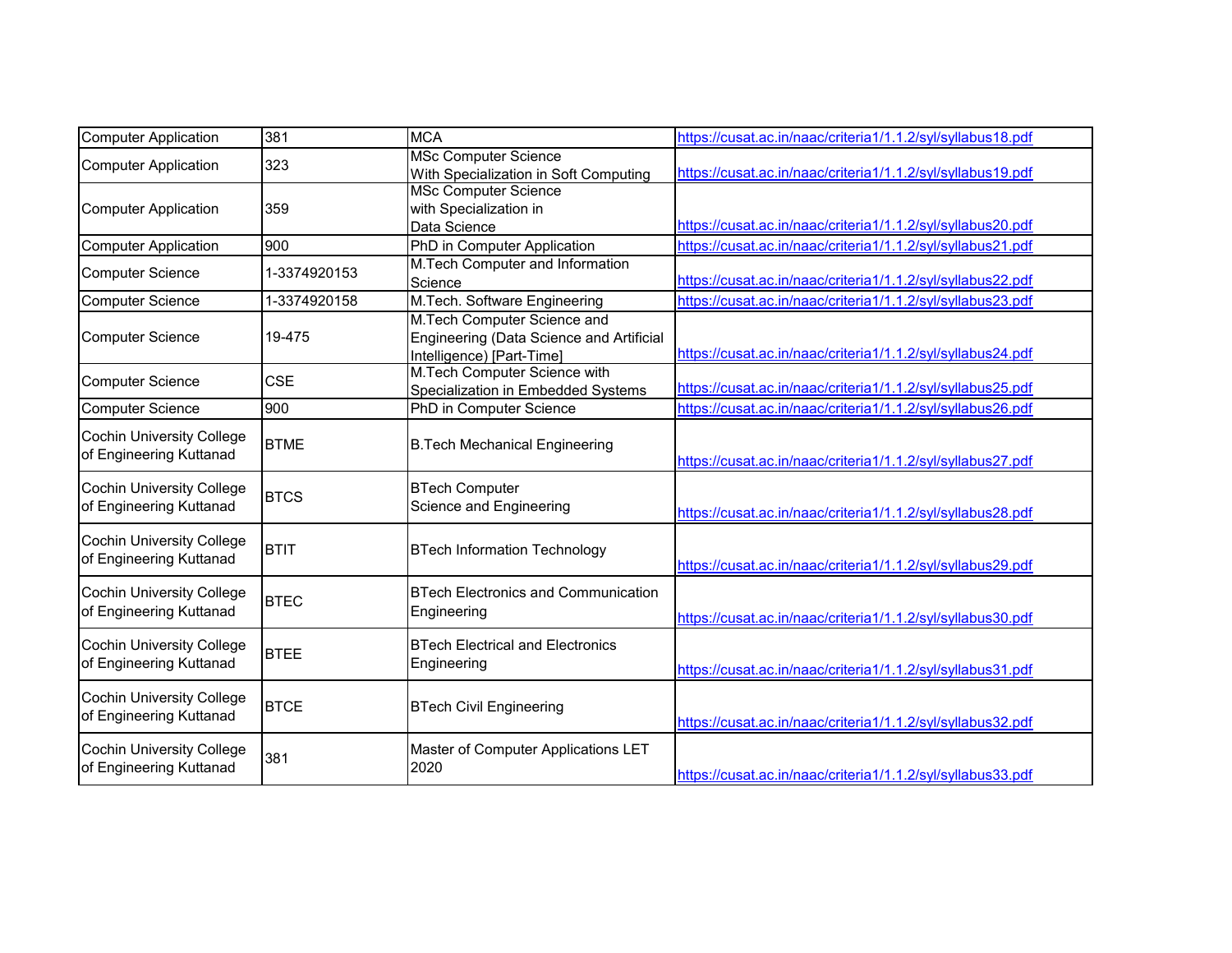| Cochin University College<br>of Engineering Kuttanad                | 900           | PhD in Engineering                                       | https://cusat.ac.in/naac/criteria1/1.1.2/syl/syllabus34.pdf |
|---------------------------------------------------------------------|---------------|----------------------------------------------------------|-------------------------------------------------------------|
| <b>DDU Kaushal Kendra</b>                                           | 491           | M Voc in Technology and Management<br>Consulting         | https://cusat.ac.in/naac/criteria1/1.1.2/syl/syllabus35.pdf |
| <b>IDDU Kaushal Kendra</b>                                          | 492           | M Voc in Mobile Phone Application<br>Development         | https://cusat.ac.in/naac/criteria1/1.1.2/syl/syllabus36.pdf |
| <b>IDDU Kaushal Kendra</b>                                          | 251           | B Voc In Business Process and Data<br>Anlytics           | https://cusat.ac.in/naac/criteria1/1.1.2/syl/syllabus37.pdf |
| Electronics                                                         | <b>MSELSC</b> | M Sc in Electronic Science                               | https://cusat.ac.in/naac/criteria1/1.1.2/syl/syllabus38.pdf |
| Electronics                                                         | MTEL4P        | M Tech in Electronics and<br>Communication               | https://cusat.ac.in/naac/criteria1/1.1.2/syl/syllabus39.pdf |
| Electronics                                                         | 900           | Phd in Electronics                                       | https://cusat.ac.in/naac/criteria1/1.1.2/syl/syllabus40.pdf |
| <b>Environmental Studies</b>                                        | 306           | M Sc. Environmental Technology                           | https://cusat.ac.in/naac/criteria1/1.1.2/syl/syllabus41.pdf |
| <b>Environmental Studies</b>                                        | 900           | PhD in Environmental Studies                             | https://cusat.ac.in/naac/criteria1/1.1.2/syl/syllabus43.pdf |
| Hindi                                                               | 17-362        | <b>MA HINDI LANGUAGE AND</b><br>LITERATURE               | https://cusat.ac.in/naac/criteria1/1.1.2/syl/syllabus44.pdf |
| Hindi                                                               | 18-414        | M.Phil Hindi                                             | https://cusat.ac.in/naac/criteria1/1.1.2/syl/syllabus45.pdf |
| Hindi                                                               | 900           | Phd in Hindi                                             | https://cusat.ac.in/naac/criteria1/1.1.2/syl/syllabus46.pdf |
| <b>Industrial Fisheries</b>                                         | <b>MSFISH</b> | Master of Science in Industrial Fisheries                | https://cusat.ac.in/naac/criteria1/1.1.2/syl/syllabus47.pdf |
| <b>Industrial Fisheries</b>                                         | <b>MSMFSC</b> | Master of Fisheries Science in Seafood<br>Safety & Trade | https://cusat.ac.in/naac/criteria1/1.1.2/syl/syllabus48.pdf |
| <b>Industrial Fisheries</b>                                         | <b>MPhil</b>  | Master of Philosophy in Fisheries<br>Science             | https://cusat.ac.in/naac/criteria1/1.1.2/syl/syllabus49.pdf |
| <b>Industrial Fisheries</b>                                         | PhD           | Doctor of Phiosophy                                      | https://cusat.ac.in/naac/criteria1/1.1.2/syl/syllabus50.pdf |
| Instrumentation                                                     | 211           | <b>B.Tech-Instrumentation Technology</b>                 | https://cusat.ac.in/naac/criteria1/1.1.2/syl/syllabus51.pdf |
| Instrumentation                                                     | 473           | M.Tech-Instrumentation Technology                        | https://cusat.ac.in/naac/criteria1/1.1.2/syl/syllabus52.pdf |
| Instrumentation                                                     | 900           | Ph D in Instrumentation                                  | https://cusat.ac.in/naac/criteria1/1.1.2/syl/syllabus53.pdf |
| International School of<br>photonics                                | 351           | Integrated MSc Degree in Photonics                       | https://cusat.ac.in/naac/criteria1/1.1.2/syl/syllabus54.pdf |
| International School of<br>photonics                                | 441           | Mtech Optoelectronics and Laser<br>Technology            | https://cusat.ac.in/naac/criteria1/1.1.2/syl/syllabus55.pdf |
| International School of<br>photonics<br>Inter university Centre for | 900           | Phd in Photonics                                         | https://cusat.ac.in/naac/criteria1/1.1.2/syl/syllabus56.pdf |
| <b>IPR Studies</b>                                                  | 404           | LLM(IPR) PHD                                             | https://cusat.ac.in/naac/criteria1/1.1.2/syl/syllabus57.pdf |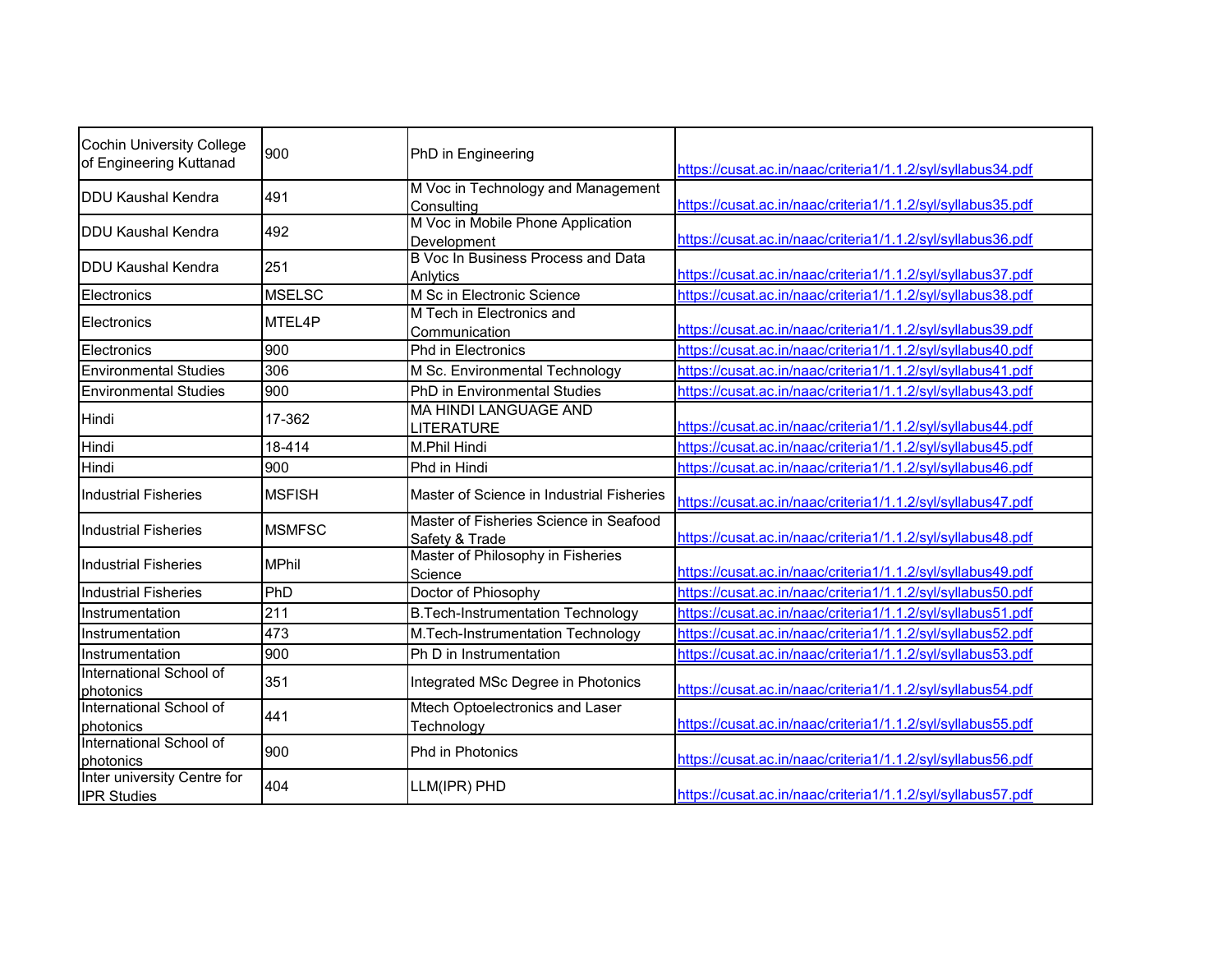| Inter university Centre for<br><b>IPR Studies</b>    | 403         | LLM(IP) PHD                                                                                           | https://cusat.ac.in/naac/criteria1/1.1.2/syl/syllabus58.pdf  |
|------------------------------------------------------|-------------|-------------------------------------------------------------------------------------------------------|--------------------------------------------------------------|
| Inter university Centre for<br><b>IPR Studies</b>    | 402         | One year LLM (IPR)                                                                                    | https://cusat.ac.in/naac/criteria1/1.1.2/syl/syllabus59.pdf  |
| <b>KM School of Marine</b><br>Engineering            | <b>BTMR</b> | <b>B.TECH</b>                                                                                         | https://cusat.ac.in/naac/criteria1/1.1.2/syl/syllabus60.pdf  |
| <b>KM School of Marine</b><br>Engineering            | <b>MRE</b>  | M.TECH                                                                                                | https://cusat.ac.in/naac/criteria1/1.1.2/syl/syllabus61.pdf  |
| Marine Biology,<br>Microbiology and<br>Biochemsitry  | 315         | M.Sc. Marine Biology                                                                                  | https://cusat.ac.in/naac/criteria1/1.1.2/syl/syllabus62.pdf  |
| Marine Biology,<br>Microbiology and<br>Biochemsitry  | 419         | M.Phil. Life Sciences                                                                                 | https://cusat.ac.in/naac/criteria1/1.1.2/syl/syllabus63.pdf  |
| Marine Biology,<br>Microbiology and<br>Biochemsitry  | 900         | PhD programme                                                                                         | https://cusat.ac.in/naac/criteria1/1.1.2/syl/syllabus64.pdf  |
| Marine Geology and<br>Geophysics                     | 316         | M.Sc Marine Geology                                                                                   | https://cusat.ac.in/naac/criteria1/1.1.2/syl/syllabus65.pdf  |
| Marine Geology and<br>Geophysics                     | 317         | M.Sc Marine Geophysics                                                                                | https://cusat.ac.in/naac/criteria1/1.1.2/syl/syllabus66.pdf  |
| Marine Geology and<br>Geophysics                     | 900         | Ph.D in Marine Biology                                                                                | https://cusat.ac.in/naac/criteria1/1.1.2/syl/syllabus67.pdf  |
| Mathematics                                          | 314         | M.Sc. Mathematics                                                                                     | https://cusat.ac.in/naac/criteria1/1.1.2/syl/syllabus68.pdf  |
| Mathematics                                          | 418         | <b>M.Phil Mathematics</b>                                                                             | https://cusat.ac.in/naac/criteria1/1.1.2/syl/syllabus69.pdf  |
| Mathematics                                          | 900         | Ph.D in Mathematics                                                                                   | https://cusat.ac.in/naac/criteria1/1.1.2/syl/syllabus70.pdf  |
| National Centre for Aquatic<br>Animal Health (NCAAH) | 20-431      | M. Tech. Marine Biotechnology<br>sponsored by the Department of<br>Biotechnology, Government of India | https://cusat.ac.in/naac/criteria1/1.1.2/syl/syllabus71.pdf  |
| National Centre for Aquatic<br>Animal Health (NCAAH) | 900         | Ph.D. in Marine Biotechnology and<br><b>Aquatic Animal Health</b>                                     | https://cusat.ac.in/naac/criteria1/1.1.2/syl/syllabus117.pdf |
| Physical Oceanography                                | 319         | M.Sc Oceanography                                                                                     | https://cusat.ac.in/naac/criteria1/1.1.2/syl/syllabus72.pdf  |
| Physical Oceanography                                | 439         | M. Tech Ocean Technology                                                                              | https://cusat.ac.in/naac/criteria1/1.1.2/syl/syllabus73.pdf  |
| Physical Oceanography                                | 900         | Ph.D in Physical Oceonography                                                                         | https://cusat.ac.in/naac/criteria1/1.1.2/syl/syllabus74.pdf  |
| Physics                                              | 318         | M.Sc. physics                                                                                         | https://cusat.ac.in/naac/criteria1/1.1.2/syl/syllabus75.pdf  |
| Physics                                              | 421         | M.Phil. Physics                                                                                       | https://cusat.ac.in/naac/criteria1/1.1.2/syl/syllabus76.pdf  |
| Physics                                              | 900         | Ph.D in Physics                                                                                       | https://cusat.ac.in/naac/criteria1/1.1.2/syl/syllabus77.pdf  |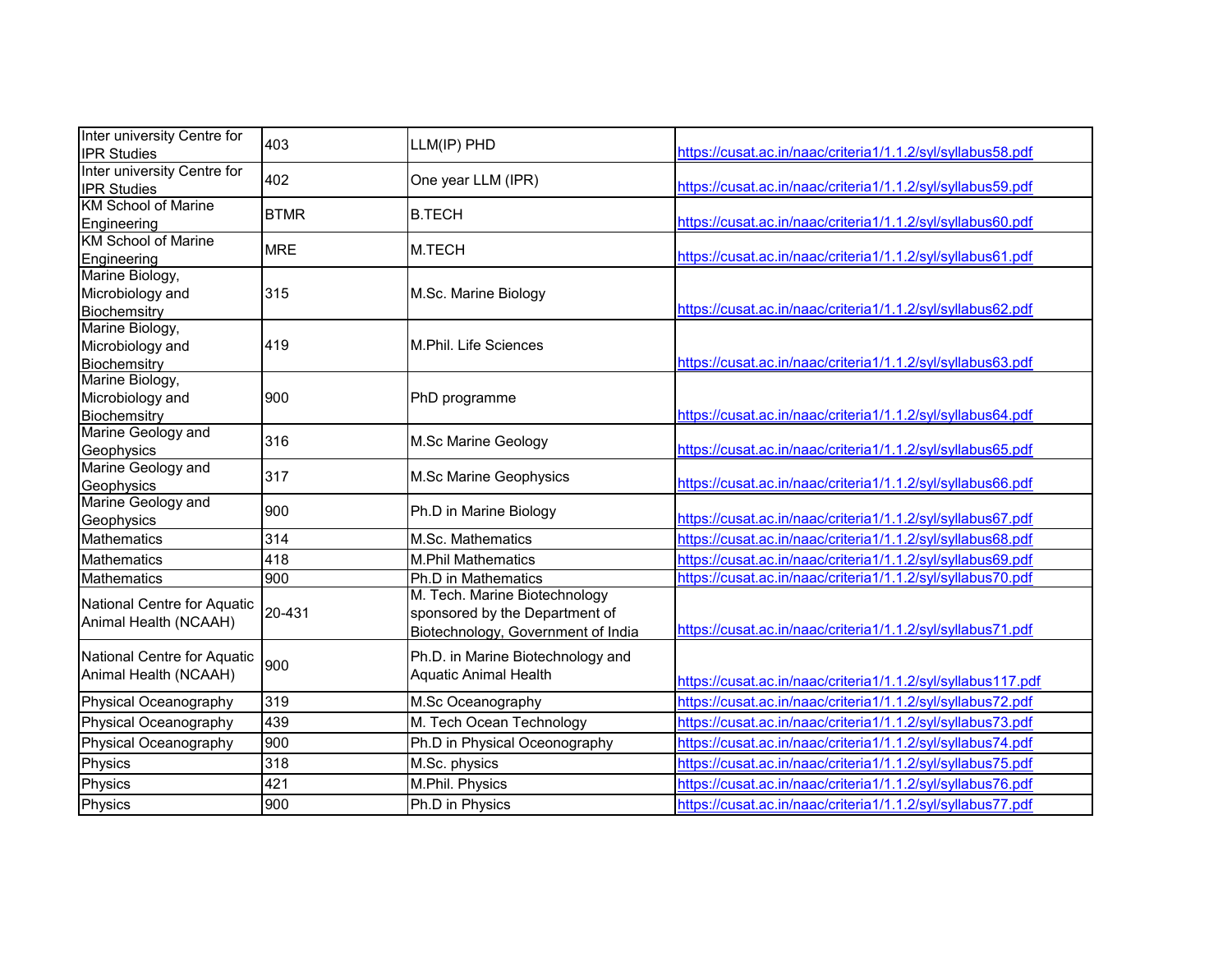| Polymer Science and                      | 214         | B. Tech. Degree in Polymer Science and                               |                                                              |
|------------------------------------------|-------------|----------------------------------------------------------------------|--------------------------------------------------------------|
| Rubber Technology                        |             | Engineering                                                          | https://cusat.ac.in/naac/criteria1/1.1.2/syl/syllabus78.pdf  |
| Polymer Science and<br>Rubber Technology | 440         | M.Tech. In Polymer Technology                                        | https://cusat.ac.in/naac/criteria1/1.1.2/syl/syllabus79.pdf  |
| Polymer Science and<br>Rubber Technology | 900         | Ph.D. Under Faculty of Technology                                    | https://cusat.ac.in/naac/criteria1/1.1.2/syl/syllabus80.pdf  |
| Ship Technology                          | 215         | B. Tech Naval Architecture and Ship<br><b>Building</b>               | https://cusat.ac.in/naac/criteria1/1.1.2/syl/syllabus81.pdf  |
| Ship Technology                          | 457         | M.Tech Computer Aided Structural<br>Analysis and Design              | https://cusat.ac.in/naac/criteria1/1.1.2/syl/syllabus82.pdf  |
| Ship Technology                          | 900         | Ph.D in Ship Technology                                              | https://cusat.ac.in/naac/criteria1/1.1.2/syl/syllabus83.pdf  |
| School of Legal Studies                  | 272         | BBA; LL.B (Hons.)                                                    | https://cusat.ac.in/naac/criteria1/1.1.2/syl/syllabus84.pdf  |
| School of Legal Studies                  | 273         | B.com LL.B (Hons.)                                                   | https://cusat.ac.in/naac/criteria1/1.1.2/syl/syllabus85.pdf  |
| School of Legal Studies                  | 271         | Three year LL.B                                                      | https://cusat.ac.in/naac/criteria1/1.1.2/syl/syllabus86.pdf  |
| School of Legal Studies                  | 401         | LL.M (1 yr Full Time)                                                | https://cusat.ac.in/naac/criteria1/1.1.2/syl/syllabus87.pdf  |
| School of Legal Studies                  | 900         | Phd in Law                                                           | https://cusat.ac.in/naac/criteria1/1.1.2/syl/syllabus88.pdf  |
| School of Management<br><b>Studies</b>   | 16-371      | Master of Business Administration (Full<br>Time)                     | https://cusat.ac.in/naac/criteria1/1.1.2/syl/syllabus89.pdf  |
| School of Management<br><b>Studies</b>   | 16-372      | Master of Business Administration(Part<br>Time)                      | https://cusat.ac.in/naac/criteria1/1.1.2/syl/syllabus90.pdf  |
| School of Management<br><b>Studies</b>   | 410         | <b>MPhil in Commerce</b>                                             | https://cusat.ac.in/naac/criteria1/1.1.2/syl/syllabus91.pdf  |
| School of Management<br><b>Studies</b>   | 900         | Phd in Management                                                    | https://cusat.ac.in/naac/criteria1/1.1.2/syl/syllabus92.pdf  |
| School of Engineering                    | <b>BTCE</b> | <b>B.Tech in Civil Engineering</b>                                   | https://cusat.ac.in/naac/criteria1/1.1.2/syl/syllabus93.pdf  |
| School of Engineering                    | <b>BTCS</b> | <b>B.Tech in Computer Science</b><br>Engineering                     | https://cusat.ac.in/naac/criteria1/1.1.2/syl/syllabus94.pdf  |
| School of Engineering                    | <b>BTEC</b> | <b>B.Tech in Electronics and</b><br><b>Communication Engineering</b> | https://cusat.ac.in/naac/criteria1/1.1.2/syl/syllabus95.pdf  |
| School of Engineering                    | <b>BTEE</b> | <b>B. Tech in Electrical and Electronics</b><br>Engineering          | https://cusat.ac.in/naac/criteria1/1.1.2/syl/syllabus96.pdf  |
| School of Engineering                    | <b>BTIT</b> | B. Tech in Information Technology                                    | https://cusat.ac.in/naac/criteria1/1.1.2/syl/syllabus97.pdf  |
| School of Engineering                    | <b>BTME</b> | <b>B.Tech in Mechanical Engineering</b>                              | https://cusat.ac.in/naac/criteria1/1.1.2/syl/syllabus98.pdf  |
| School of Engineering                    | <b>BTSE</b> | B. Tech in Safety and Fire Engineering                               | https://cusat.ac.in/naac/criteria1/1.1.2/syl/syllabus99.pdf  |
| School of Engineering                    | 18-449      | M. Tech. Civil Engineering<br>(Geotechnical Engineering)             | https://cusat.ac.in/naac/criteria1/1.1.2/syl/syllabus100.pdf |